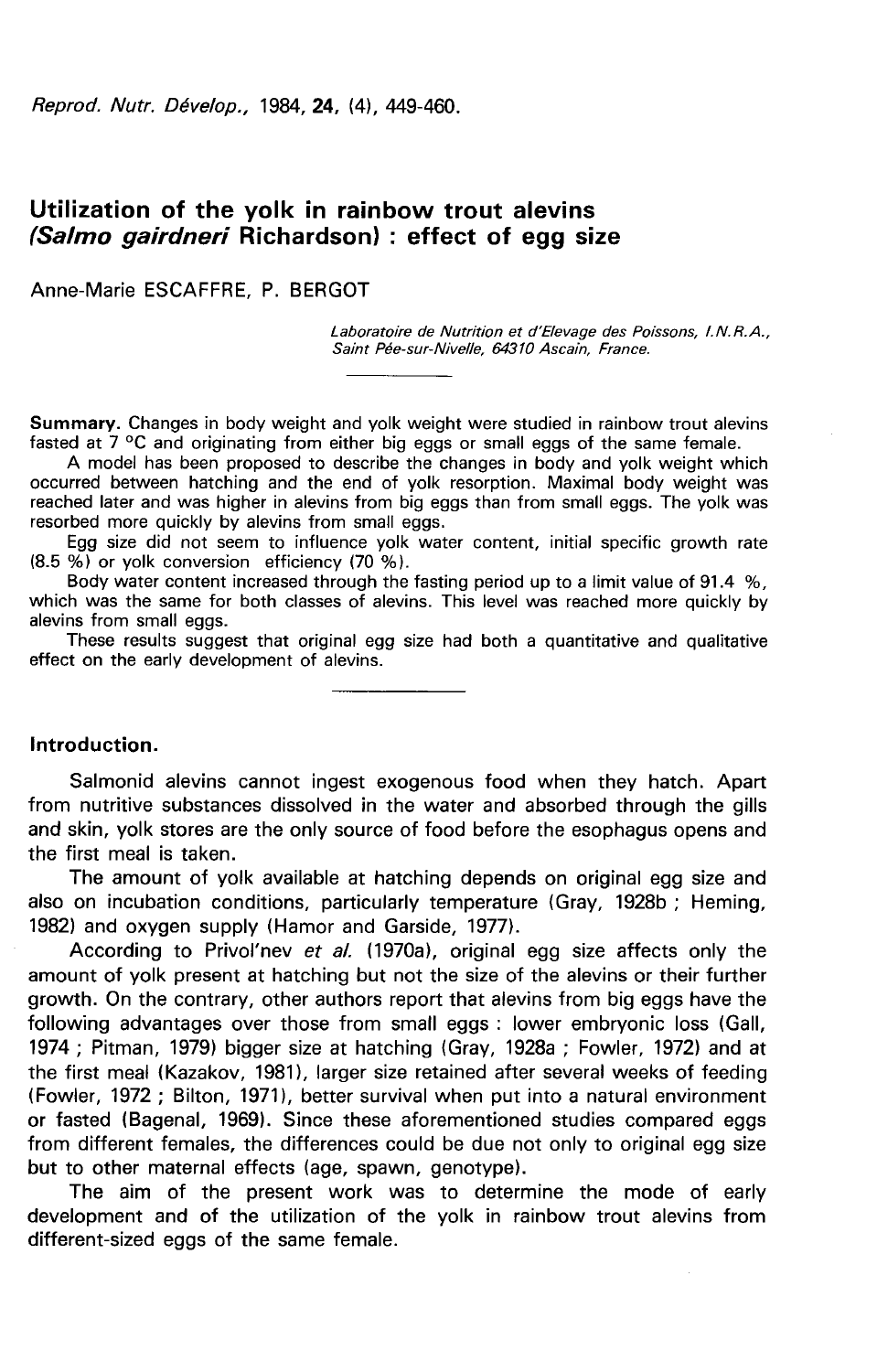### Material and methods.

Two successive experiments were carried out on a fish farm at Lees-Athas (Pyr6n6es-Atlantiques, France) in water at a constant temperature of 7 °C. In each experiment, a female rainbow trout (4 years old) presenting ova of heterogeneous size was crossed with two males. Fertilization was carried out by the wet method of Petit et al. (1973) using the « $532$  » diluent of Billard (1977).

The eggs of each family were sorted at the eyed-stage. Only those having a diameter of less than 3.7 mm (« small » eggs) or more than 4.2 mm (« big » eggs) were used ; the two groups were kept separately. 895 eggs were kept from female 1 (eviscerated body weight =  $1,965$  g) and 2 656 eggs from female 2 (eviscerated body weight =  $4,250$  g). In experiment 2, every crossing was replicate (table 1).

From the end of hatching to the free-swimming stage (69 to 71 days after fertilization, depending on the female), a sample of 10 animals was taken from each group every 7 days, then every 3 days from the free-swimming stage to the 50 %-mortality stage (at which 50 % of the hatched alevins were dead). The fish were fixed and conserved in 10 % formol until analysis. After a minimal interval of one month, the fixed alevins were disssected to separate the yolk from the body. Body and yolk weights were determined in each sample (mean of 10 regrouped animals) in the wet state and in the dry state (after 24 h at 104 °C) to  $\pm$  0.1 mg.

The formula used to describe change in dry body weight  $(x)$  ( $^*$ ) as a function of time (t) was :

 $x = 4$  xmZ (1-Z)

with  $Z = \frac{1}{\sqrt{2\pi}}$  $_{1+e}$  $\lambda$ (tm-t)

The three parameters xm (maximal x value in mg), tm (time needed for x to reach xm, expressed in days after fertilization) and  $\lambda$  (coefficient of growth) were estimated by the general method for calculating non-linear regressions (partial derivatives) with a PSI.80 microcomputer. This formula was chosen from the trend of curve reported by Gray (1928a).

Change in dry yolk weight (y) as a function of time was calculated using the formula :

$$
y = 4 \times m \ (\alpha - Z)^2
$$

This function introduced only one extra parameter,  $\alpha$  (Z value at which the function as well as its derivative was 0), which could be estimated using the xm,

<sup>(\*)</sup> The function x (t) used was a solution of the differential equation (Lefort, 1967) :  $x' = \varepsilon x$ cx  $\int_0^1 x(t) dt$ , where  $\varepsilon$  was the initial specific growth rate  $(x'/x)$ . The coefficient  $\varepsilon$  differed little from

 $\lambda$  because :  $\epsilon = \lambda \frac{\epsilon^{\lambda tm} - 1}{e^{\lambda tm} + 1}$ - and  $e^{\lambda t m}$  was higher than 500 in the present case. The second term  $\lambda$  because :  $\varepsilon = \lambda \frac{\varepsilon^{\lambda tm} - 1}{e^{\lambda tm} + 1}$  and  $e^{\lambda tm}$  was higher than 500 in the present case. The second term of this equation could be interpreted as a decrease in growth due to metabolites accumulated by the or

of this equation could be interpreted as a decrease in growth due to metabolites accumulated by the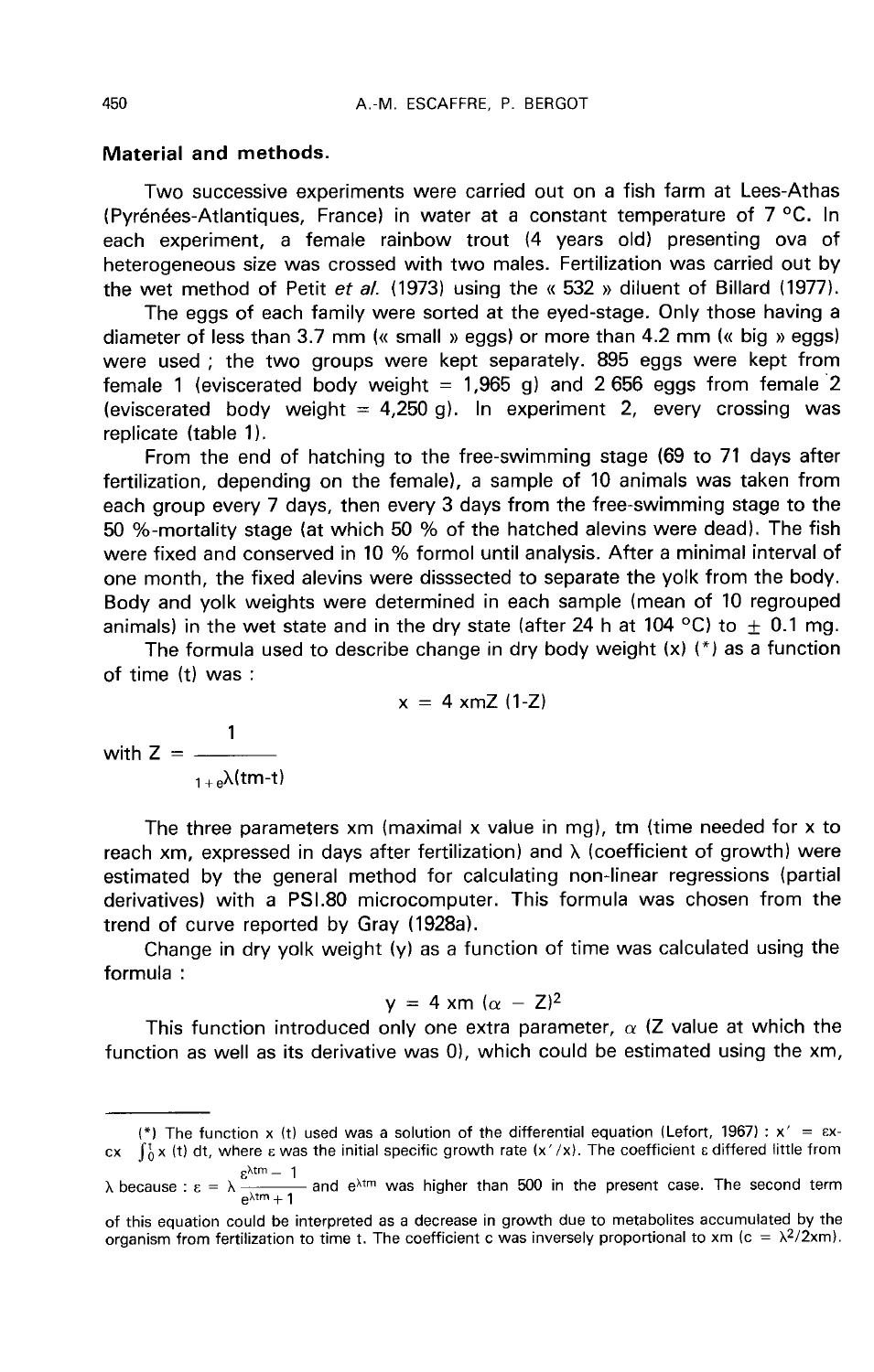tm and  $\lambda$  values found for x and the experimental values of y from samples containing at least 50 % of sac fry. The plot of this function gave a curve tangent to the x-axis (time) when yolk weight was zero. This function was used only in the interval  $0 < t < \theta$  ( $\theta =$  time needed for complete yolk resorption). It was chosen from the trend of y (t) curves reported by Lasker (1962) for sardine, Johns et al. (1981) for flounder and Heming (1982) for salmon and is one of the solutions of the differential equation (Gray, 1928a)

$$
- y' = x' + kx
$$

where the coefficient k (mg of dry yolk weight consumed per mg of dry body weight per day) was the proportion of consumption unrelated to growth and corresponded to :

$$
k = \lambda (2 \alpha - 1)
$$

The time needed for complete yolk resorption was computed by the formula :

$$
\theta = \text{tm} + \frac{1}{\lambda} \log \frac{1-\alpha}{\alpha}
$$

We used the conversion rate of yolk into body weight given by Blaxter  $(1969)$ :

$$
rac{\text{xm}}{\text{y}_0 - \text{y}_{\text{trm}}}
$$
 which is little different from  $\frac{1}{4 \alpha - 1}$ 

Statistical analysis was carried out using the t-test and analysis of variance (Snedecor and Cochran, 1971) to compare alevins from small and big eggs. Data on hatching and 50 %-mortality stage were compared by a two-way (male and egg size) analysis of variance. Hydration of the body and yolk were not linearly correlated with time. Body and yolk water contents were compared by a two-way variance analysis, with time and egg size as fixed effects.

# Results.

1) Hatching and survival (table 1).  $-$  The duration of incubation (number of days between fertilization and onset of hatching) varied significantly ( $P < 0.01$ ) between experiments and between males but not between egg classes. The duration of hatching (number of days between the onset and end of hatching) was between 3 and 4.5 days for all the groups. Hatching finished 49 and 48 days after fertilization in experiments 1 and 2, respectively.

The percentage of hatched eggs differed ( $P < 0.001$ ) between experiment 1 (95 %) and experiment 2 (85 %). This percentage was higher (P  $<$  0.05) in bigegg groups (mean : 94 %) than in small-egg groups (mean : 88 %). The 50 % mortality stage was reached 11 to 12 days earlier by alevins from small eggs (table 3). A male effect ( $P < 0.05$ ) was also observed at this stage.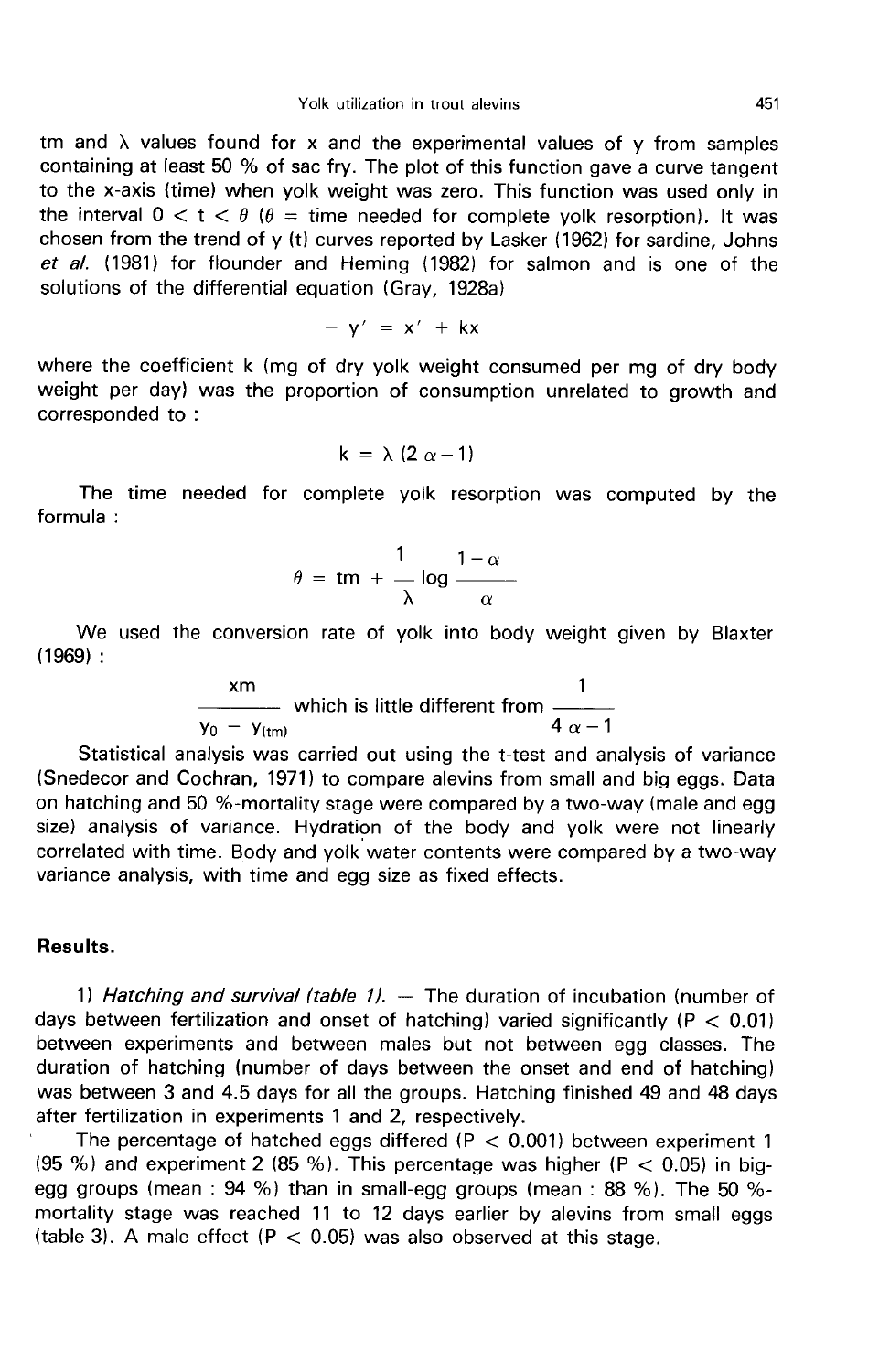| Experiment   |                        | Egg diameter<br>(mm) |                        | Hatching                            |                                   |                                |  |
|--------------|------------------------|----------------------|------------------------|-------------------------------------|-----------------------------------|--------------------------------|--|
|              | Parental<br>origin     |                      | Number of<br>eved-eggs | Duration of<br>incubation<br>(days) | Duration of<br>hatching<br>(days) | $%$ of<br>hatched<br>eved-eggs |  |
|              | $1 \circ 1$<br>$\circ$ | < 3.7                | 202                    | 44                                  | 4.5                               | 87                             |  |
|              |                        | > 4.2                | 374                    | 45.5                                | 3                                 | 97                             |  |
|              | $Q1$ or $2$            | < 3.7                | 106                    | 45                                  | 4                                 | 91                             |  |
|              |                        | > 4.2                | 213                    | 46                                  | 3                                 | 99                             |  |
|              | 9203                   | < 3.7                | 205                    | 45                                  | 3                                 | 80                             |  |
|              |                        | < 3.7                | 205                    | 45                                  | 3                                 | 83                             |  |
|              |                        | > 4.2                | 434                    | 44.5                                | 3                                 | 87                             |  |
| $\mathbf{I}$ |                        | > 4.2                | 434                    | 44.5                                | 3.5                               | 83                             |  |
|              | $Q1$ or 4              | < 3.7                | 299                    | 44                                  | 4                                 | 83                             |  |
|              |                        | < 3.7                | 299                    | 44                                  | 4                                 | 83                             |  |
|              |                        | > 4.2                | 390                    | 43.5                                | 3.5                               | 89                             |  |
|              |                        | > 4.2                | 390                    | 44                                  | 3.5                               | 91                             |  |

TABLE 1 Group characteristics.

2) Change in body weight.  $-$  To determine changes in body weight, the data of the two males were pooled for each intrafemale egg class (non-significant male effect).

Whatever the original egg size, dry body weight of alevins increased after hatching, reaching a maximum, then decreased before complete yolk resorption  $(fig. 1)$ .

The growth coefficient  $(\lambda)$  between hatching and the time at which all the alevins had resorbed the yolk was estimated by using the model adjusted to the data (with a mean relative error of less than 10 %, table 2). This growth

|                                   |          |              | Parameters                                                                                                                                                    |                                 |                                                   |
|-----------------------------------|----------|--------------|---------------------------------------------------------------------------------------------------------------------------------------------------------------|---------------------------------|---------------------------------------------------|
| Origin                            | Number   |              | Curve adjust- Growth coefficient<br>of data ment MRE (*) $(% /day) \lambda \pm SD$                                                                            | Maximal dry<br>weight $xm + SD$ | Number of days<br>needed to reach<br>$xm:tm + SD$ |
| $\Omega$ 1 small eggs<br>big eggs | 16<br>19 | 4.73<br>3.39 | $8.9 + 0.8$<br>$8.2 + 0.3$                                                                                                                                    | $9.09 + 0.18$<br>$14.60 + 0.16$ | $74.02 + 0.03$<br>77.01 $\pm$ 0.01                |
| $92$ small eggs<br>bigg eggs      | 33<br>35 | 8.46<br>4.73 | $8.7 + 0.9$<br>$8.4 + 0.4$                                                                                                                                    | $7.71 + 0.18$<br>$15.14 + 0.16$ | $72.48 + 0.03$<br>$75.50 + 0.02$                  |
|                                   |          |              | $\Sigma \left[\frac{x - X}{x} \cdot 100\right]$<br>(*) MRE = mean relative error $\left(\frac{9}{6}\right)$ = $\frac{36}{2}$ x = theoretical dry body weight. |                                 |                                                   |

TABLE 2

Parameters of variations in dry body weight.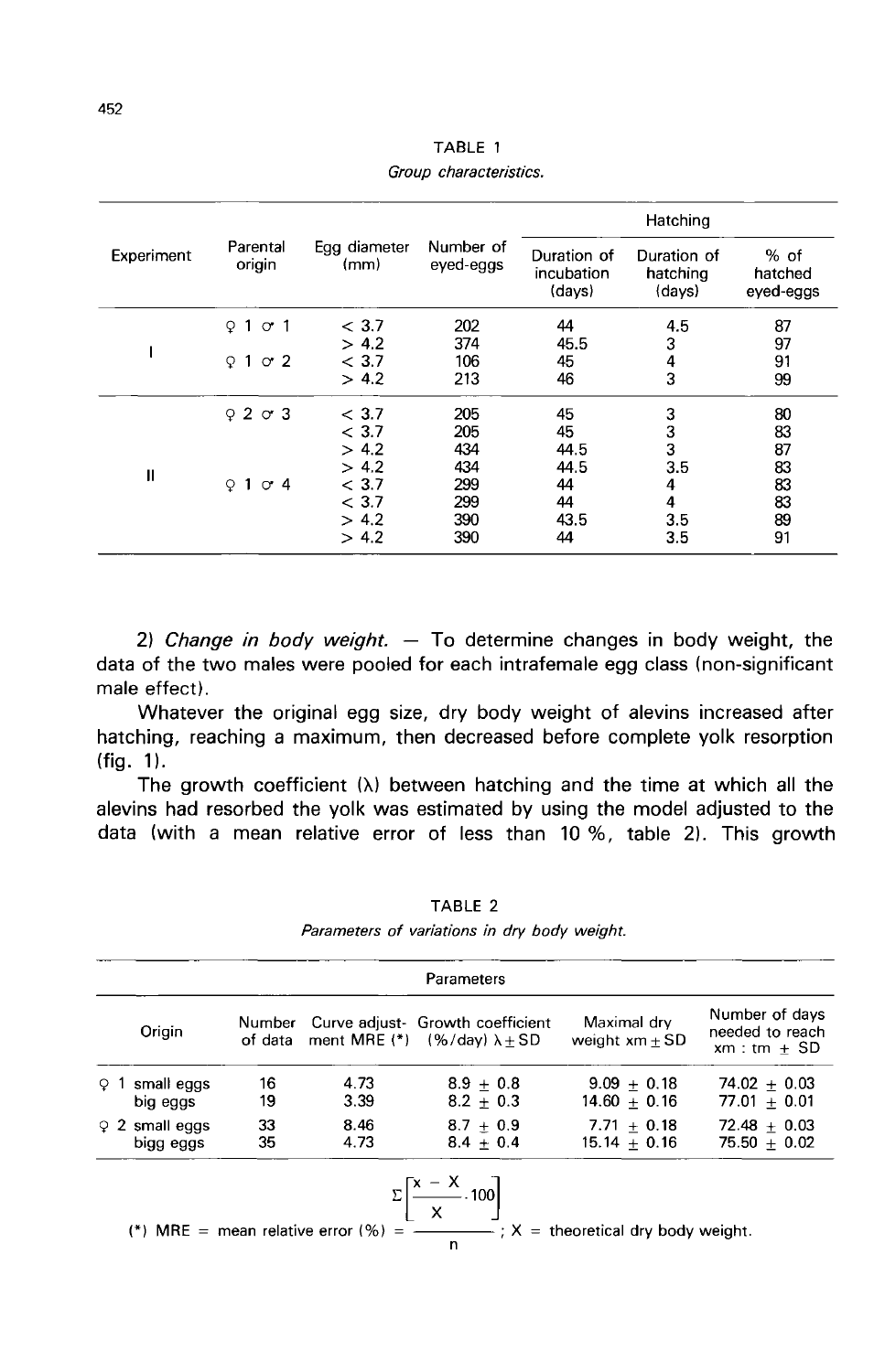

FIG. 1. - Variations in dry weight of body and yolk of small and big-egg alevins. Mean body weight of yolked alevins :  $\blacksquare$  big-egg alevins ;  $\blacktriangle$  small-egg alevins ;  $\blacktriangleright$  calculated maximal weight.

Mean yolk weight of alevins (only groups utilized for calculating the theoretical curve):  $\Box$  big-egg alevins ;  $\triangle$  small-egg alevins ;  $\blacktriangle$  full resorption of the calculated yolk.

coefficient was higher in small-egg alevins than in big-egg ones but no significant difference was seen between the two classes ; its mean was 8.5 % (table 2). This model enabled us to show that maximal weight (xm) depended on egg size and was reached quicker by small-egg than big-egg alevins (estimated deviation of 3 days).

Reproduction, Nutrition, Développement nº 4-1984. - 8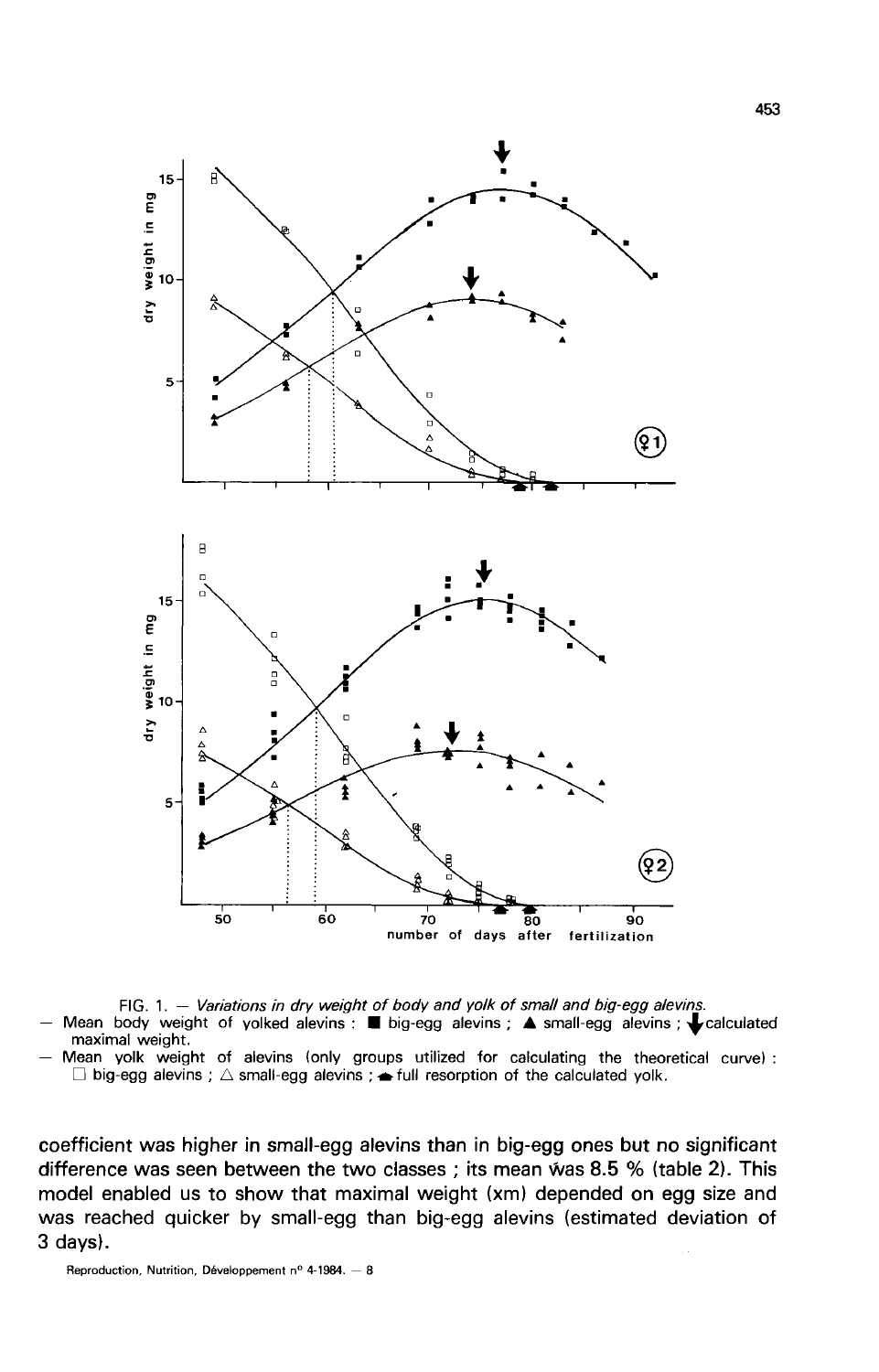Between the stages of maximal weight and 50 % mortality small-egg alevins of female 2 lost 31 % of dry body weight and big-egg alevins 35 %. In female 1, big-egg alevins lost 43 % of this weight (tables 2, 3).

3) Body water content (fig. 2).  $-$  The body water content of both classes of alevins fixed in 10 % formol increased significantly from hatching to the 50 % mortality stage.

At the same number of days after hatching, the small-egg alevins were more hydrated ( $P < 0.001$ ) than big-egg animals. However at hatching, no significant difference was seen between the two classes. At the 50 %-mortality stage, all the alevins had a mean body water content of 91.4 %.

4) Yolk resorption.  $-$  At hatching, the absolute and relative amounts of dry yolk weight stores were higher in big-egg alevins than in small-egg ones (table 3). At this stage, the small-egg alevins had a yolk mean value of 8.2 mg (72 % of alevin weight) and big-egg alevins 16.2 mg (76 % of alevin weight). By the freeswimming stage (69 to 71 days after fertilization), some fish had resorbed the yolk. The stage of complete yolk resorption in 50 % of the animals was reached earlier in small-egg alevins than in big-egg ones (fig. 3). There was a difference of 2.5 to 3 days.

Parameter  $\alpha$  (table 4) was similar between alevin classes and between females. This parameter had a mean value of 0.605, resulting in a k value of about 0.018 mg of dry yolk weight consumed per mg of dry body weight per day for every group.

The theoretical curves of yolk resorption obtained from mean estimates of  $\alpha$  $(0.605)$  and  $\lambda$   $(8.5\%)$  were coherent with the observed values (fig. 1). These curves showed that small-egg alevins reaching the stage where dry body weight

|                 | Parental<br>origin             |            |                         | Hatching       |                |                         | 50 % mortality stage                        |                |
|-----------------|--------------------------------|------------|-------------------------|----------------|----------------|-------------------------|---------------------------------------------|----------------|
| Expe-<br>riment |                                |            | Egg<br>diameter<br>(mm) | body<br>weight | volk<br>weight | % yolk/weight<br>alevin | Number<br>of days<br>after<br>fertilization | Body<br>weight |
|                 | Q                              | $\sigma$ 1 | < 3.7                   | 2.8            | 9.13           | 77                      | ₩                                           | $\ast$         |
|                 |                                |            | > 4.2                   | 4.24           | 15.12          | 78                      | 105                                         | 8.41           |
|                 | Q<br>$\mathbf{1}$              | $\sigma$ 2 | < 3.7                   | 3.18           | 8.77           | 73                      | ∗                                           | *              |
|                 |                                |            | > 4.2                   | 5.07           | 14.95          | 75                      | 107                                         | 8.23           |
|                 | $\overline{2}$<br>Q            | $\circ$ 3  | < 3.7                   | 3.17           | 8.07           | 72                      | 92                                          | 6.05           |
|                 |                                |            | > 4.2                   | 5.20           | 17.01          | 77                      | 103                                         | 9.85           |
| Ш               | $\overline{2}$<br>$\mathsf{Q}$ | $\circ$ 4  | < 3.7                   | 3.27           | 7.57           | 70                      | 93                                          | 4.65           |
|                 |                                |            | > 4.2                   | 5.72           | 16.42          | 74                      | 105                                         | 9.69           |

TABLE 3

Alevin characteristics at hatching and 50 % mortality stage.

\* Data missing.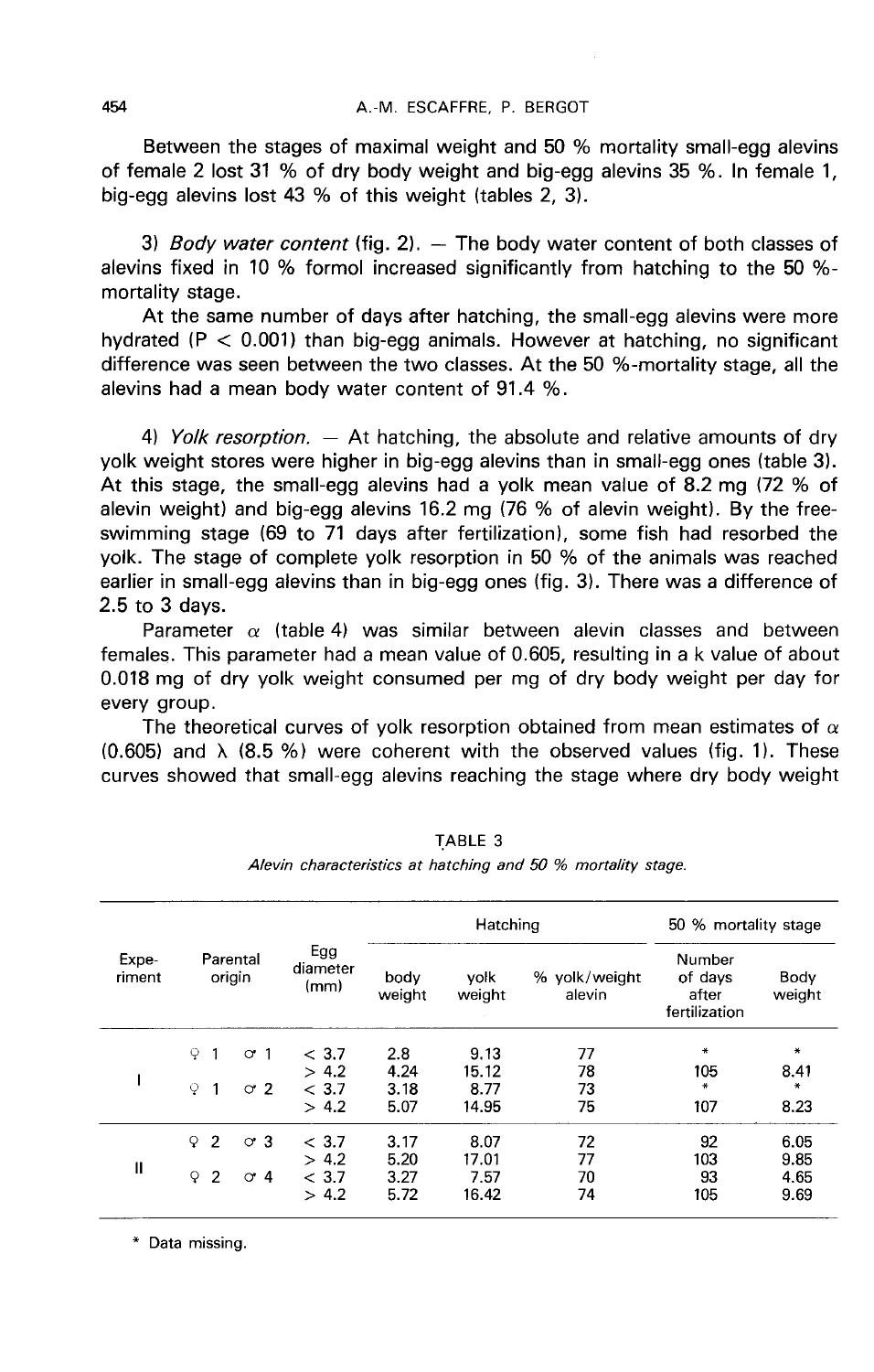

FIG. 2. - Variations in alevin body hydration between hatching and the 50 %-mortality stage.  $\bullet$  small-egg alevins ;  $\circ$  big-egg alevins.

TABLE 4 Parameters of yolk resorption.

| Parameters        |                   |                 |                                                    |                               |                                       |  |
|-------------------|-------------------|-----------------|----------------------------------------------------|-------------------------------|---------------------------------------|--|
| Origin            | Number<br>of data | $\alpha \pm SD$ | Yolk (y <sub>n</sub> ) at<br>fertilization<br>(mq) | Overall<br>conversion<br>rate | Resorption<br>time $\theta$<br>(davs) |  |
| . Q<br>small-eggs | 12                | $0.609 + 0.007$ | 13.4                                               | 69.6                          | 79                                    |  |
| big eggs          | 14                | $0.608 + 0.006$ | 21.5                                               | 69.8                          | 82                                    |  |
| $92$ small-eggs   | 24                | $0.601 + 0.007$ | 11.1                                               | 71.2                          | 77                                    |  |
| big eggs          | 29                | $0.606 + 0.004$ | 22.1                                               | 70.2                          | 80                                    |  |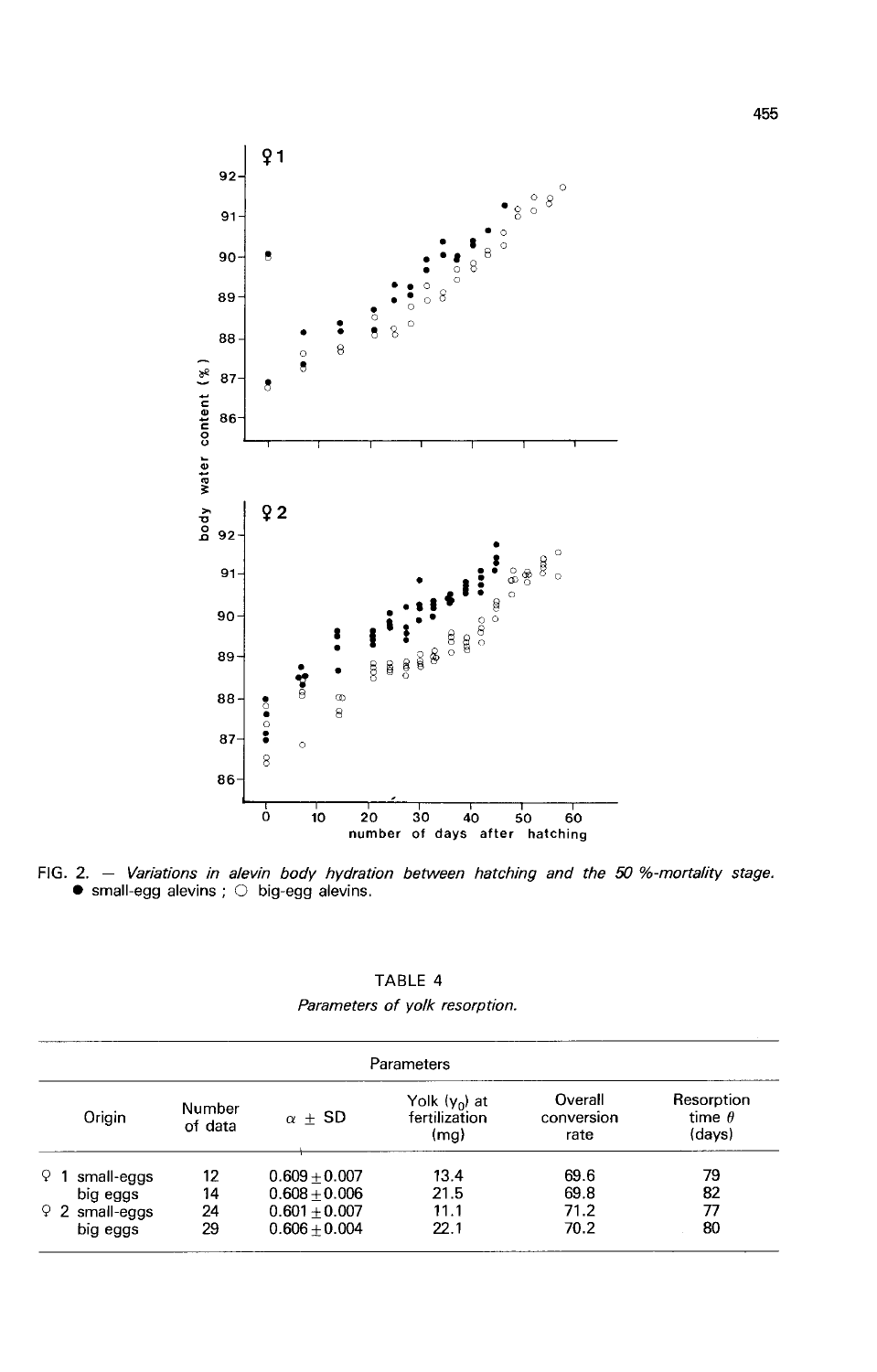

FIG. 3.  $-$  Variations in the pertencage of yolked fish.  $\varphi$  1 = 20 fish per sample ;  $\varphi$  2 = 40 fish per sample ;  $\bullet$  small-egg alevins ;  $\circ$  big-egg alevins.

was equal to dry yolk weight maintained an advance of 2.5 to 2.8 days over bigegg alevins ; they also had resorbed the yolk completely 3 days before the bigegg alevins (table 4).

The extrapolation of these curves to the initial time gave an estimate of the amount of yolk at fertilization and of the overall conversion rate of the yolk (table 4). This rate was not different between alevin classes and its mean was 70 %.

5) Yolk water content (fig. 4).  $-$  Yolk water content increased significantly  $(P < 0.001)$  between hatching and the free-swimming stage at which all the alevins still had yolk stores. This content increased from 49 to 53 % for female 1 and from 49 to 59 % female 2 but did not differ between egg classes.

## Discussion.

Size deviations between the egg classes studied in the present work were wide but not exceptional in salmonids. In Atlantic salmon, the volume of the biggest eggs, computed from the diameter, may reach 1.5 times the volume of the smallest eggs of the same female (Privol'nev et al., 1970b). Intraspecific variation is even wider, egg volume varying between 1 and 3 (Bagenal, 1971).

The present work was carried out on fish fixed in 10 % formol. It is well known that this fixative brings about changes in body length and weight compared to that of live fish (Hay, 1982 ; Heming and Preston, 1981) ; nevertheless, it allows animals fixed under the same conditions to be compared (Heming, 1982).

The fact that yolk water content is identical at the same age in big and small eggs of the same female suggests that the chemical composition of the yolk is perhaps also identical and that the differences observed between egg classes could be attributed directly to the amount of yolk stores rather than to their nature.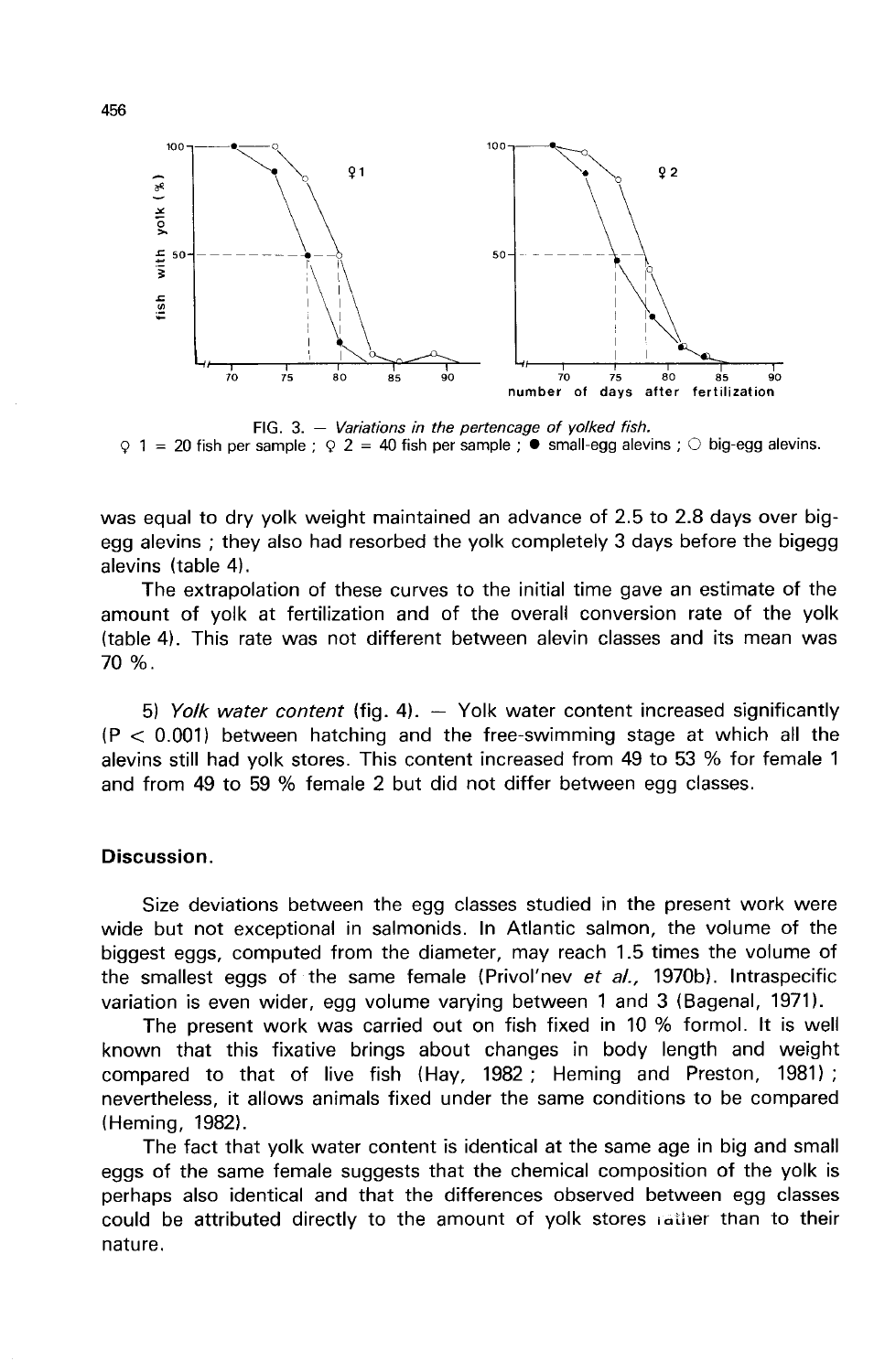

FIG. 4. - Variations in alevin yolk hydration between hatching and the free-swimming stage.  $\circ$  small-egg alevins ;  $\circ$  big-egg alevins.

While Gray (1926) studying fario trout and Peterson and Metcalfe (1977) studying Atlantic salmon consider that body water content of alevins and of yolk remains constant during yolk sac resorption, our results indicate that these contents increase slightly but significantly with time. A variation in yolk hydration does not seem to have been reported up to now. On the other hand, an increase in body hydration identical to that we observed  $(+ 4 %)$  between hatching and the 50 %-mortality stage was reported by Ehrlich (1974a, b) in alevins of sardine and herring.

In the model proposed by Gray (1928a), the time when maximal weight is reached coincides with the same time as the end of yolk resorption. According to our results, there is an interval of several days between these two times. This difference has been the object of controversy (see Heming, 1982), but it appears to be a general occurrence because it has been reported in herring (initial dry yolk weight : 0.3 mg) by Blaxter (1969) and in chinook salmon (initial dry yolk weight : > 150 mg) by Heming (1982).

The present study shows clearly that the body weight of big-egg alevins was higher and the amount of yolk (expressed in absolute terms and in percentage of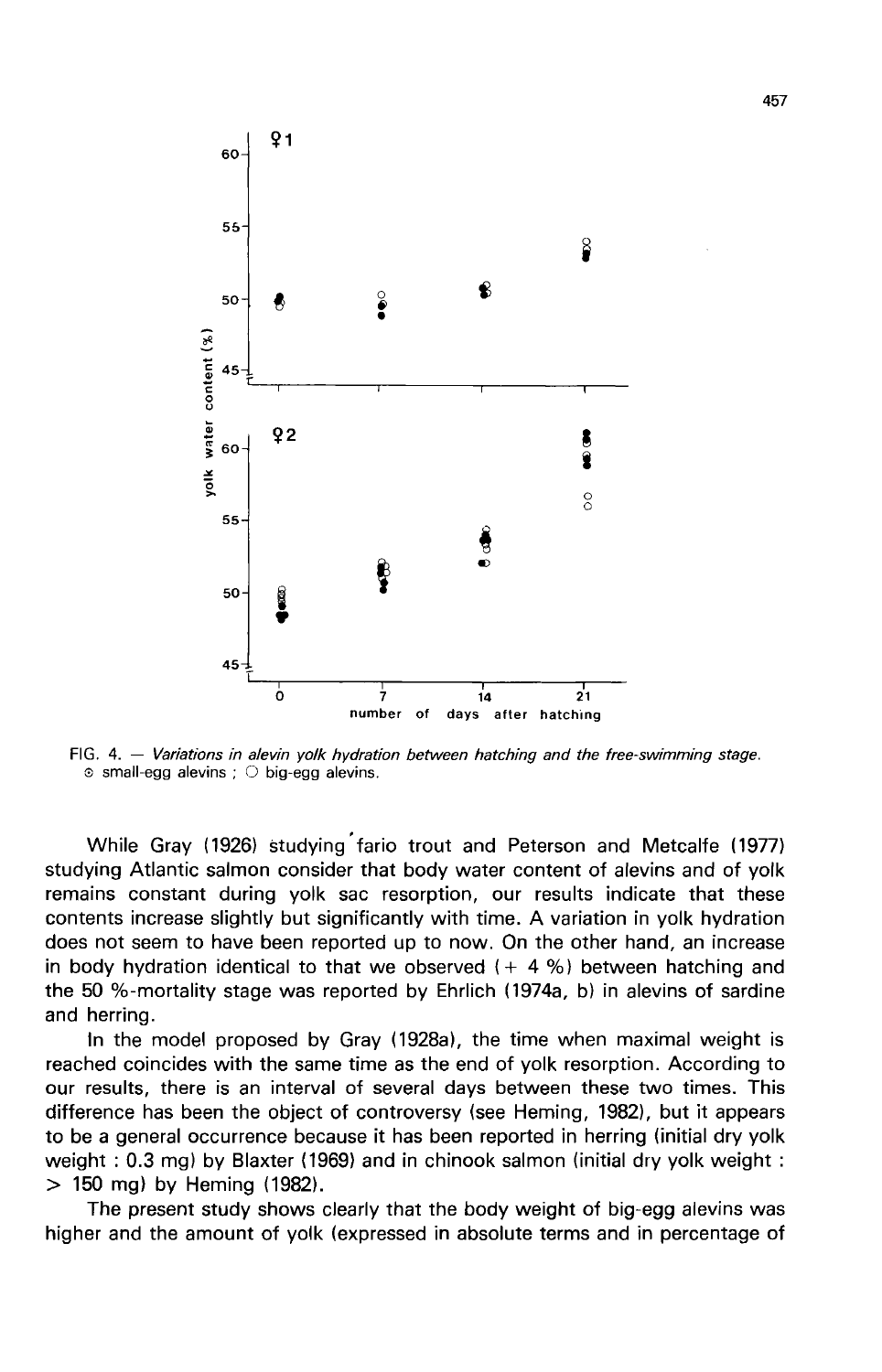body weight) greater than in small-egg alevins. These data contradict the conclusions of Privol'nev et al. (1970a) and Kazakov (1981) in Atlantic salmon, but confirm those of Blaxter and Hempel (1966) in herring.

Apart from evident differences in size scale, there are more subtle differences in chronological developement between the alevin classes. Body weight began to decrease earlier and yolk was exhausted more rapidly in small-egg alevins, while the hatching date was not affected by original egg size. Blaxter and Hempel (1963) reported more rapid resorption in small-egg alevins when they compared the eggs of different populations, but they did not show intrafemale differences.

The model proposed in the present work gives a satisfactory approximation of variations in body and yolk weight, at least for the period between hatching to the end of yolk resorption. After that, body weight values may tend to be underestimated. This model shows that the dissimilarities observed between alevin classes can be attributed to different rates of body growth (dissimilar values of parameters xm and tm) and not to a difference in the rate of yolk utilization (same value of parameter  $k : 1.8 %$ ).

In our experimental conditions  $(7 \degree C)$ , the theoretical value for the overall conversion rate of yolk, from fertilization to the time maximal body weight was observed (Blaxter, 1969), was about 70 % for both alevin classes ; this value is close to those of Heming (1982) in chinook salmon (69 % at 6 °C) and 65 % at 8 °C), but it must be confirmed by measuring the true initial amount of yolk.

Death by starvation did not appear to be related either to a minimal critical weight or to a constant relative decrease in body weight in relation to maximal weight. Weight loss in big-egg alevins at the 50 %-mortality stage was slightly higher than that of small-egg alevins. Body water content (91.4 %) at the 50 % mortality stage was identical in all the groups studied which otherwise showed different survival times according to egg size and genetic origin. The small-egg alevins reached this critical value sooner.

In conclusion, alevins appear to be affected quantitatively (body weight) as well as qualitatively (water content) by the amount of yolk available initially.

> Recu en novembre 1983. Accepte en mars 1984.

Acknowledgements. — We whis to thank Mr. and Mrs. Cazenave for care and sampling of the alevins, M. S. Kaushik for adapting the non-linear adjustement program, Messrs, J. M. Blanc and B. Fauconneau for critical reading of the paper and Mrs. A. Daifuku for its English translation.

Résumé. Utilisation du vitellus chez l'alevin de truite arc-en-ciel (Salmo gairdneri Richardson) : effet de la taille de l'œuf.

Les variations du poids du corps et du poids du vitellus ont été étudiées chez des alevins de truite arc-en-ciel issus soit de gros œufs, soit de petits œufs provenant de la même femelle et maintenus à jeûn à 7 °C.

Un modèle est proposé pour décrire ces variations entre l'éclosion et la fin de la résorption du vitellus. Le poids corporel maximum est atteint plus tardivement et est plus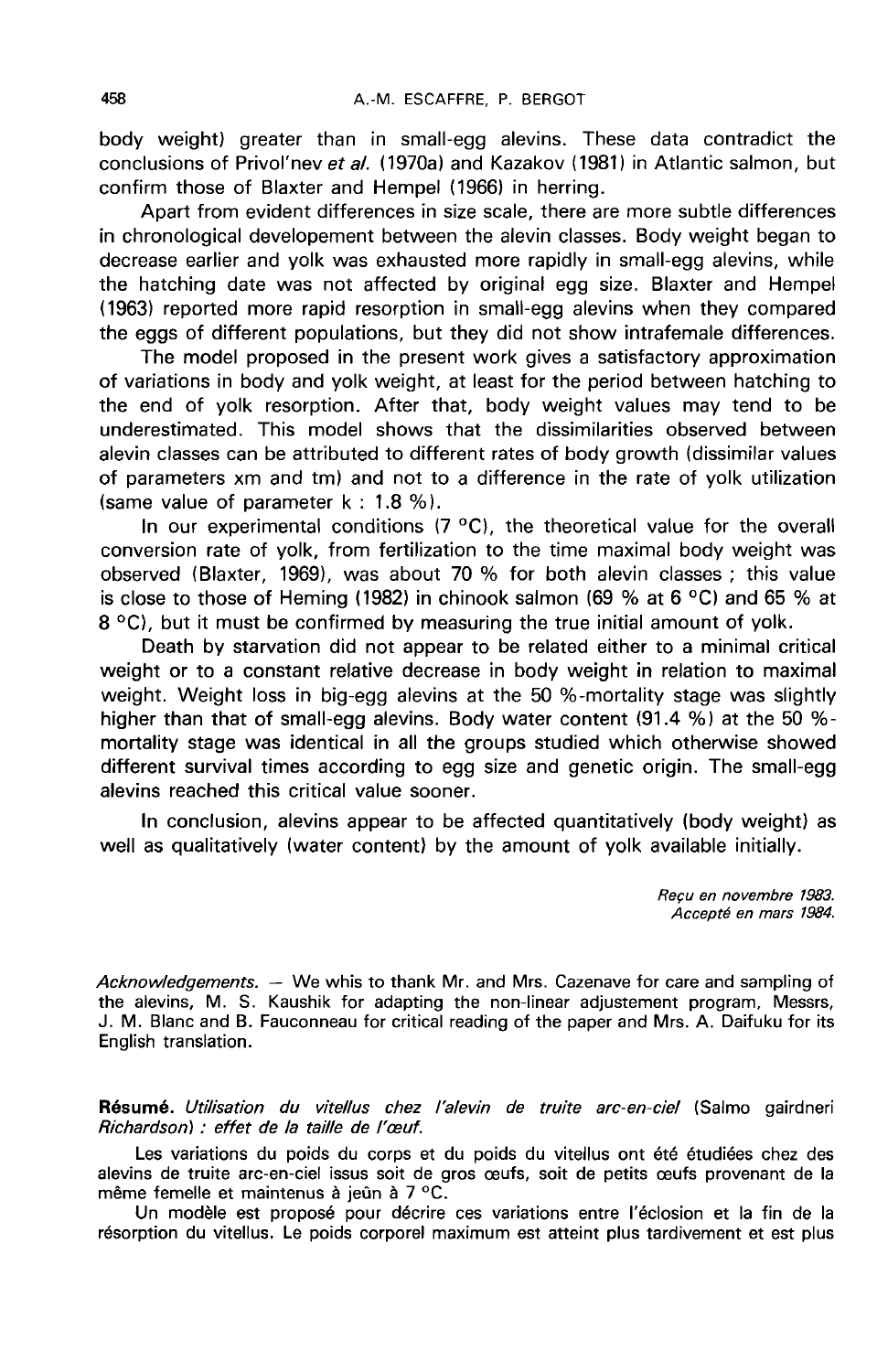élevé chez les alevins issus de gros oeufs que chez ceux issus de petits oeufs. Chez ces derniers le vitellus est épuisé plus rapidement.

La teneur en eau du vitellus, le taux de croissance spécifique initial (8,5 %) et le taux global de conversion du vitellus (70 %) ne semblent pas influencés par la taille de l'oeuf.

La teneur en eau du corps augmente au cours du jeûne jusqu'à une valeur limite de 91,4 % commune aux deux classes d'alevins. Cette valeur est atteinte plus rapidement chez les alevins issus de petits oeufs.

Ces résultats suggèrent que la taille de loeuf d'origine a une influence quantitative mais aussi qualitative sur le développement de l'alevin.

#### **References**

- BAGENAL T. B., 1969. Relationship between egg size and fry survival in brown trout Salmo trutta L. J. Fish Biol., 1, 349-353.
- BAGENAL T. B., 1971. The interrelation of the size of fish eggs, the date of spawning and the production cycle. J. Fish Biol., 3, 207-219.
- BILLARD R., 1977. Utilisation d'un système tris-glycocolle pour tamponner le dilueur d'insémination pour truite. Bull. franç., Pisc., 264, 102-112.
- BILTON H. T., 1971. A hypothesis of alternation of age of return in successive generations of Sheena-River sockeye salmon (Oncorhynchus nerka). J. Fish Res. Bd. Canada., 28, 513-516.
- BLAXTER J. H. S., 1969. Development : eggs and larvae. In HOAR W. S., RANDALL D. J., Fish physiology. Vol. III, 177-252.
- BLAXTER J. H. S., HEMPEL G., 1963. The influence of egg size on herring larvae (Clupea harengus L.) J. Cons. int. Explor. Mer., 28, 211-240.
- BLAXTER J. H. S., HEMPEL G., 1966. Utilization of yolk by herring larvae. J. mar. biol. Ass. U. K., 46, 219-234.
- EHRLICH K. F., 1974a. Chemical changes during growth and starvation of larval Pleuronectes platessa. Mar. Bio/., 24, 39-48.
- EHRLICH K. F., 1974b. Chemical changes during growth and starvation of herring larvae, 301-322. In J. H. S. BLAXTER. The early life history of fish, Springer-Verlag, Berlin, Heidelberg, New York.
- FOWLER L. G., 1972. Growth and mortality of fingerling chinook salmon as affected by egg size. Progr. Fish Cult., 34, 66-69.
- GALL G. A. E., 1974. Influence of size of eggs and age of female on hatchability and growth in rainbow trout. Calif. Fish Game, 60, 26-35.
- GRAY J., 1926. The growth of fish. I. The relationship between embryo and yolk in Salmo fario. J. exp. Biol., 4, 215-225.
- GRAY J., 1928a. The growth of fish. II. The growth-rate of the embryo of Salmo fario. J. exp. Biol., 6, 110-124.
- GRAY J., 1928b. The growth of fish. 111. The effect of temperature on the development of the eggs of Salmo fario. J. exp. Biol., 6, 125-130.
- HAMOR H., GARSIDE E. T., 1977. Size relations and yolk utilization in embryonated ova and alevins of Atlantic salmon Salmo salar L. in various combinations of temperature and dissolved oxygen. Can. J. Zool., 55, 1892-1898.
- HAY D. E., 1982. Fixation shrinkage of herring larvae : effects of salinity, formalin concentration, and other factors. Can. J. Fish. Aquat. Sci., 39, 1138-1143.
- HEMING T. A., 1982. Effects of temperature on utilization of yolk by chinook salmon (Oncorhynchus tshawytscha) eggs and alevins. Can. J. Fish. Aquat. Sci., 39, 184-190.
- HEMING T. A., PRESTON R. P., 1981. Differential effect of formalin preservation on yolk and tissue of young chinook salmon (Oncorhynchus tshawytscha Walbaum). Can J. Zool., 59, 1608-1611.